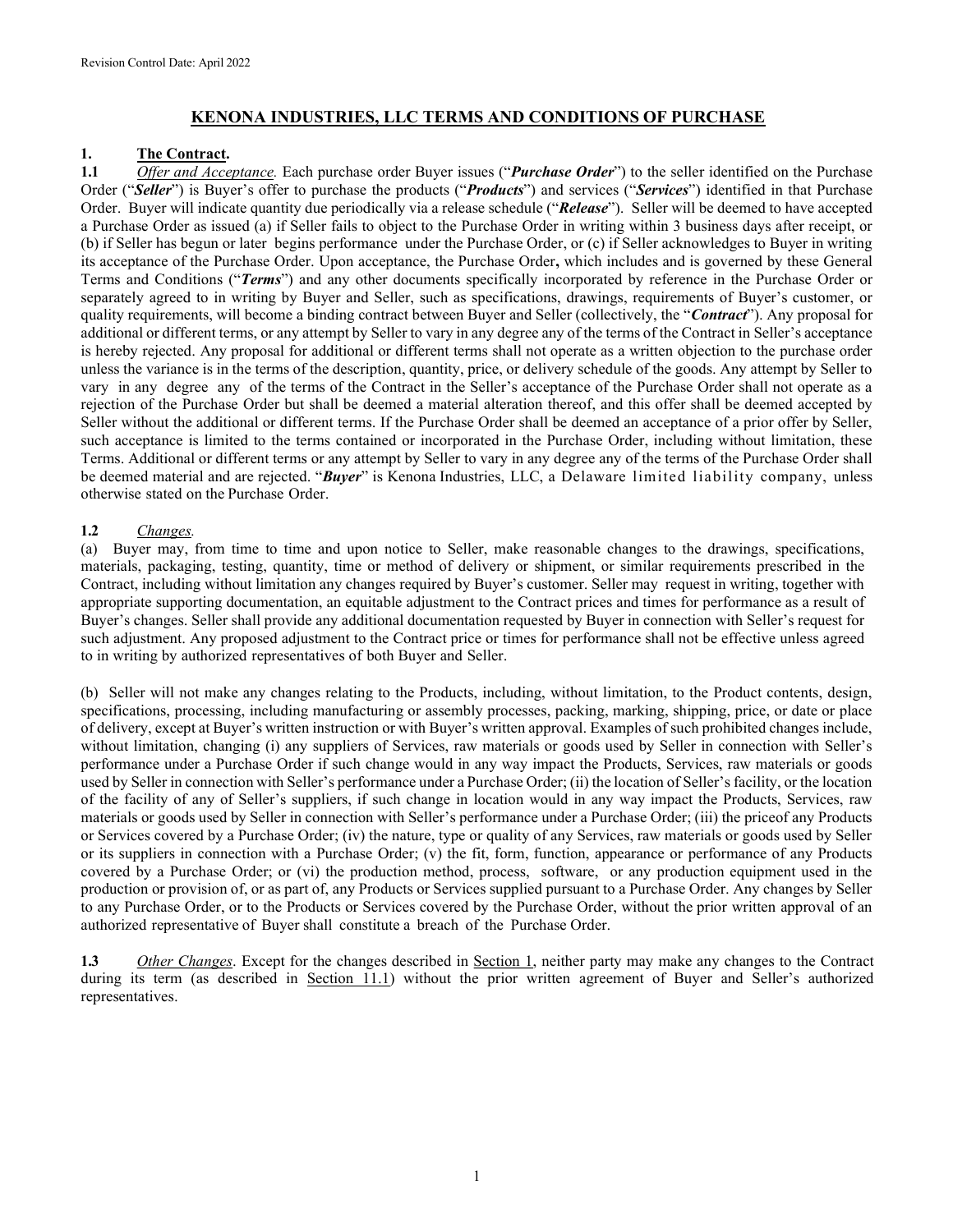# 2. Products and Services.

# 2.1 Ouantity.

(a) Quantities and delivery schedules will be specified in the Releases, and will be reasonably determined by Buyer and sent to Seller from time to time. Buyer may return over-shipments to Seller at Seller's expense. If no quantity is specifically stated in the Contract, or if the Contract contains the term "Blanket" or otherwise states that it is a requirements contract, then, in consideration for ten U.S. dollars (U.S.\$10.00), the payment of which shall be made by Buyer upon the termination or nonrenewal of this Contract, Seller grants to Buyer an irrevocable option during the term of the Contract to purchase goods in such quantities as determined by Buyer and identified as firm orders in material authorization releases, manifests, broadcasts, or similar releases that are transmitted to Seller during the term of the Contract, and Seller will supply all such goods at the price and other terms specified in the Contract; provided that Buyer may purchase no less than a minimum quantity of at least one piece or unit of each of the goods and no more than 100% of Buyer's requirement for the goods. Releases are part of the Purchase Order, are governed by these Terms, and are not independent contracts.

(b) Periodically during the Life of the Program, Seller will provide goods or services to Buyer, pursuant to individual releases (each a "Release") issued by Buyer to Seller. Each Release shall set forth the quantity of goods or services, the required delivery date, the delivery point, and any other pertinent details or instructions as Buyer may deem appropriate. Seller is authorized both to produce and deliver goods or services marked as "Fabrication to" and to purchase raw material for the deliveries marked as "Material to" on the applicable Release. Further, Buyer is not bound to reimburse the Seller for material purchases in excess of the authorized quantity marked as "Material To" in the applicable Release for any reason. The quantities and delivery dates set forth in a Release that does not contain any such mark, shall constitute a nonbinding supply forecast only. If a Release does not include any authorized approval for fabricating parts or for raw material procurements, the Release shall be binding for Buyer and the Seller to the extent as follows:

With regard to delivery dates and related quantities set within the first 4 weeks from the date of issue, the Release shall be considered as a definite order. The quantities and required delivery dates set within an additional period of 4 weeks (calendar weeks 5-8 subsequent to the issuance date of the Release) shall constitute an authorized approval with regard to raw material procurements. For any period beyond the time periods set forth above, the Release shall constitute a non-binding supply forecast only.

As time is of the essence, any and all timing and processes specified by Buyer in relation to deliveries are legally binding. In the event that Seller fails to deliver fully conforming goods or services by the required delivery date in any Release, Buyer, at its option and in additionto any of its other rights or remedies contained in the Order, may: (a) purchase the goods or services from another Seller, and Seller shall be responsible for any resulting increased costs to Buyer; (b) require Seller to expedite delivery of goods or services at Seller's sole expense; (c) extend the required delivery date; or (d) cancel the applicable Release.

(c) Unless otherwise agreed to in writing by Buyer, the risk of loss passes from Seller to Buyer upon delivery to Buyer's transportation carrier (or if shipment is by Seller or common carrier, then upon delivery to Buyer's designated facility), but title passes to Buyer only upon acceptance by Buyer at Buyer's facility where the Products are to be used.

(d) To assure the timely delivery of Products meeting Buyer's requirements and to avoid any unforeseen delays, Seller will, upon written request from Buyer, manufacture Products in excess of Buyer's current Purchase Orders to serve as a reserve for shipment, at such inventory reserve levels as may be set by Buyer from time to time. Until such reserve products are purchased by Buyer from Seller, they shall remain the property of Seller, and shall be held by Seller at its sole risk and expense.

## 3. Delivery.

3.1 Packing and Shipment. Buyer may specify the method of transportation and the type and number of packing slips and other documents to be provided with each shipment. Seller will pack and ship Products in accordance with Buyer's instructions, including labeling and hazardous materials instructions. If Buyer has not provided packing or shipping instructions, Seller will pack and ship Products in accordance with sound commercial practices. If Seller is required to use Buyer's returnable packaging, Seller will be responsible for cleaning and returning the returnable packaging. If returnable packaging is not available, Seller may use expendable packaging and Buyer will reimburse Seller for the reasonable costs of expendable packaging.

3.2 Delivery Schedules. Seller will deliver Products and Services in strict accordance with the Releases. Unless otherwise stated in the Contract, Products will be delivered domestically Freight Collect, Seller's dock and internationally FCA Free Carrier, named port of export, Incoterms 2010. If Products are not ready for delivery in time to meet Buyer's delivery schedules, the party causing the delay will be responsible for additional costs of any resulting expedited or other special transportation.

## 4. Inspection.

Buyer or its direct or indirect customers may, upon reasonable advance notice to Seller, conduct audits, inspections or testing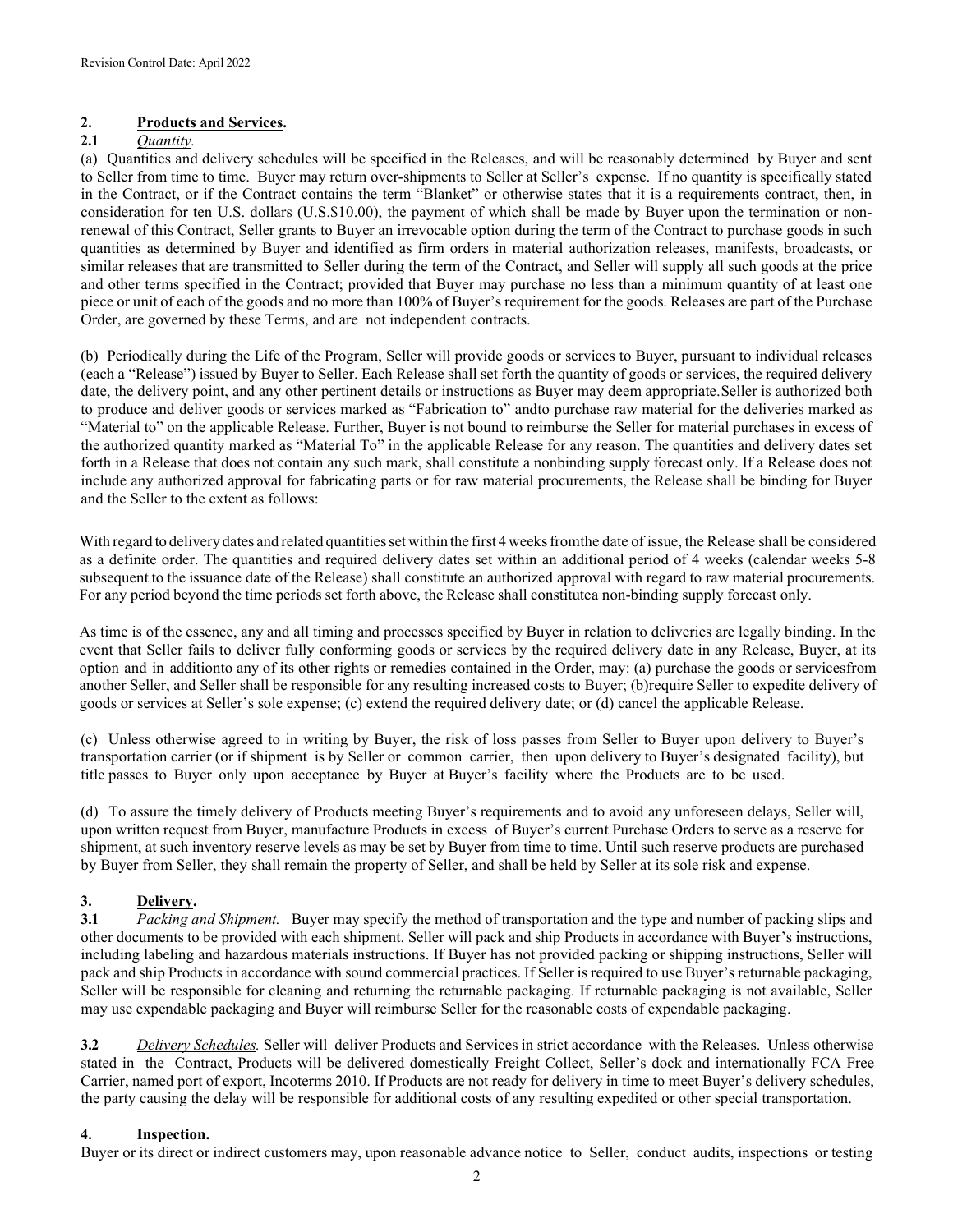at Seller's production facility for the purpose of verifying Seller's performance under the Contract, including compliance with all quality, cost or delivery requirements. Seller will ensure that the terms of its contracts with its subcontractors provide Buyer and its customers with all of the rights specified in this Section. Buyer is not required to inspect Products delivered or Services performed, and no inspection or failure to inspect will reduce or alter Seller's obligations under the Contract. Buyer reserves the right to reject any nonconforming goods or services.

# 5. Taxes.

Unless otherwise stated in the Contract, the Contract price includes all applicable federal, state, provincial, and local taxes other than sales, value added, or similar turnover taxes or charges, which must be shown separately on Seller's invoice for each shipment. Notwithstanding the foregoing, the Products purchased under the Purchase Order are identified as industrial processing or resale and may be exempt from sales taxes. In such case, the tax identification number and/or other exemption information are stated in the Purchase Order or are otherwise provided by Buyer.

## 6. Payment.

Payment terms are net 45 days or as set forth in the Contract. Seller will promptly submit correct and complete invoices or other agreed billing communications with appropriate supporting documentation and other information reasonably required by Buyer after delivery of Products and performance of Services, and Buyer may withhold payment until a correct and complete invoice or other required information is received and verified. Seller will accept payment by check or other cash equivalent, including electronic funds transfer. Buyer will pay Seller in the currency specified in the Contract or, if none is specified, in the currency of Seller's shipping or service location. Buyer may setoff or deduct from sums owed to Seller under the Contract those sums owed by Seller to Buyer in accordance with Section 22.

# 7. Product Warranties.

## 7.1 Seller's Warranties.

(a) Seller expressly warrants and guarantees to Buyer, to Buyer's successors, assigns and customers, and to users of Buyer's products, that all Products delivered or provided to Buyer will: (i) be world-class, competitive Products in terms of price, quality, delivery and technology, and conform to the specifications, standards, drawings, samples, descriptions and revisions as furnished to or by Buyer; (ii) be merchantable and free of defects, including, without limitation, defects in design (to the extent designed by Seller or any of its subcontractors, agents or suppliers, even if the design has been approved by Buyer), materials and workmanship; (iii) be selected, designed (to the extent designed by Seller or any of its subcontractors, agents or suppliers, even if the design has been approved by Buyer), manufactured and assembled by Seller based upon Buyer's stated use and be fit and sufficient for the purposes intended by Buyer, and (iv) be free of all liens, claims and encumbrances whatsoever. Seller further expressly warrants that, unless otherwise expressly stated in the Purchase Order, the Products are manufactured entirely with new materials, none of the Products are, in whole or in part, governmental or commercial surplus or used, remanufactured, reconditioned or of such age or condition so as to impair their fitness, usefulness or safety, and the Products are free from latent defects or conditions that would give rise to a defect regardless of whether the defect or condition was known or discoverable during the warranty period. These warranties are intended to provide Buyer with protection from any and all warranty claims brought against Buyer by customers, including customer-required warranties relating to the Products or any products into which such Products are incorporated. Without limiting the warranties provided herein, Seller shall be bound by all such customer-required warranties which are hereby incorporated by reference as if expressly stated herein. The foregoing warranties are in addition to those available to Buyer by law.

(b) The warranty period is the longest of: (i) 3 years from the date Buyer accepts the Products; (ii) the warranty period provided by applicable law; or (iii) the warranty period offered by Buyer's customer(s) to end-users for Products installed on or as part of a finished good.

(c) For all Services, Seller further warrants that its work will be performed in a professional and workman like manner, consistent with all standards and specifications agreed on with Buyer and otherwise consistent with industry standards.

(d) Seller will immediately notify Buyer in writing when it becomes aware of any ingredient, component, design or defect in Products that is or may become harmful to persons or property.

(e) Buyer's approval of any design, drawing, material, process or specifications will not relieve Seller of any of the warranties set forth in this Section.

(f) The following communications shall each constitute notice of a breach of warranty under a Purchase Order: (i) any communication specifying a defect, default, claim of defect or other problem or quality issue of the Products provided under the Purchase Order; (ii) any communication to Seller claiming that the Products are in breach of any warranty or that Seller is in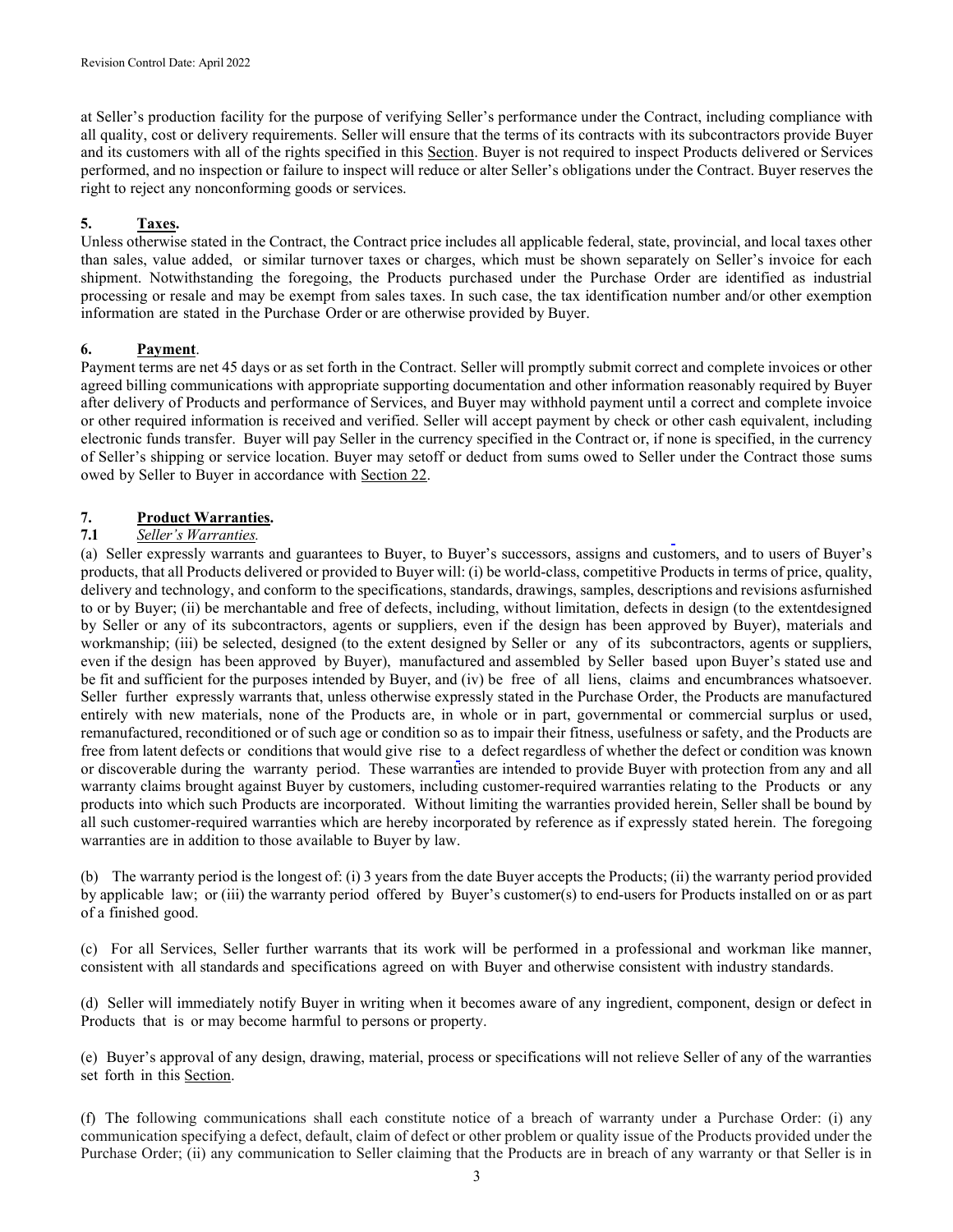default under the Purchase Order; and (iii) a termination notice from Buyer. Any such claim by Buyer of breach may only be rescinded in writing by an authorized representative of Buyer.

(g) To mitigate its damages, Buyer may fully defend any claim from any Customer that any Products supplied by Seller are defective, in breach of warranty, or otherwise did not meet applicable legal or contractual requirements. Seller and Buyer agree that this defense is in the interest of both Seller and Buyer. Seller waives the right to argue that the fact that Buyer took any such position in any way limits Buyer's right to assert a claim against Seller by Buyer for breach of warranty, contribution, indemnification or other claim that may arise from or be related to the subject matter of any of the foregoing.

7.2 Non-Conforming Products. Buyer's inspection of the Products, whether during manufacture, prior to delivery, or within a reasonable time after delivery, does not constitute acceptance of any work-in-process or finished goods. Buyer's acceptance, inspection, or failure to inspect does not relieve Seller of any of its responsibilities or warranties. Nothing in the Purchase Order releases Seller from the obligation of testing, inspection and quality control. If defective Products are shipped to and rejected by Buyer, the quantities under the Purchase Order will be reduced unless Buyer otherwise notifies Seller. Seller will not replace reduced quantities without Buyer authorization. In addition to other remedies available to Buyer:

(i) Seller agrees to accept return of defective or non-conforming Products, at Seller's risk and expense, at full invoice price, plus transportation charges, and to replace defective or non-conforming Products as Buyer deems necessary; (ii) Buyer may have Products that fail to meet the requirements of the Purchase Order corrected, at Seller's expense, at any time prior to shipment from Buyer's plant; and/or (iii) Seller will reimburse Buyer for all expenses that result from any rejection or correction of defective or non-conforming Products. Seller will document corrective actions within a commercially reasonable period after receipt of a defective or non-conforming sample and will take whatever measures necessary to correct the defect or nonconformance. Payment for defective or non-conforming Products is not an acceptance of such Products, does not limit or impair Buyer's right to assert any legal or equitable remedy, and does not relieve Seller's responsibility for latent defects.

7.3 Recalls, Alerts or Field Campaigns. This Section 7.3 applies to any voluntary or government-mandated action by Buyer, or its direct or indirect customers, to conduct any recall or field service campaign, remedy an alleged defect or otherwise take any corrective action that relates to motor vehicle safety or an alleged failure of a vehicle to comply with an applicable motor vehicle safety standard or guideline (a "Recall"). Except as otherwise stated in the Contract, Seller will be liable for costs and damages resulting from a Recall if the Recall results in whole or in part from a failure of the Products to conform to the warranties in Section 7.1. If Seller is liable for a Recall, the extent of Seller's liability will be negotiated on a case-by-case basis based on (a) a good faith allocation of responsibility for the Recall, (b) the reasonableness of the costs and damages incurred, and (c) other relevant factors. As a condition precedent to Seller's liability, Buyer must (i) notify Seller as soon as practicable after Buyer learns that a Recall being considered implicates the Products; (ii) provide Seller with such written performance evaluations, accident reports, and results of engineering investigations, relating to the potential Recall in Buyer's possession, other than documentation and records which are subject to legal privilege; (iii) provide Seller a reasonable opportunity to participate in inquiries and discussions among Buyer, its customer, and governmental agencies regarding the need for and scope of the Recall; and (iv) consult with Seller about the most cost-effective method of modifying or replacing vehicle systems or component parts, including the Products, in order to remedy the alleged defect or non- compliance.

# 8. Product Liability.

8.1 Indemnification. Seller will defend, indemnify and hold harmless Buyer and Buyer's customers, and end-users of the Products sold by Buyer (or the products in which they are incorporated) and all of their respective agents, customers, invitees, subsidiaries, affiliates, successors and assigns ("Indemnified Parties"), against all damages, losses, claims, liabilities and expenses (including reasonable attorneys' and other professional fees, settlements and judgments) ("Losses") incurred or suffered by any of them and arising out of or resulting from any (a) defective design in the Products (if designed by Seller); (b) defect in the material, workmanship or manufacture of Products or provision of Services; (c) delivery of non- conforming Products or Services; (d) negligent wrongful acts or omissions of Seller or Seller's agents, employees or subcontractors; or (e) breach or failure by Seller to comply with any of Seller's representations or other terms and conditions of a Purchase Order (including any part of these Terms). Without limitation of the foregoing, any Indemnified Party shall be entitled to indemnification for any Losses arising out of injury or death to persons, property damage, economic loss, the cost of any recall campaigns, customer field service actions or other corrective service actions that, in Buyer's or customer's reasonable judgment, are required because of nonconformities in some or all of the Products provided by Seller hereunder, and including interim setoffs or charges (such as interim field service action cost recovery debits) by customers attributable to Products. This Section 8 will not apply to the extent that the injury, loss, or damage results from (i) Buyer's specification of materials in the Products, (ii) Buyer's design of the Products, or (iii) any alteration or improper repair, maintenance, handling or installation of the Products, by anyone other than Seller. Seller's obligation to defend and indemnify under this Section will apply regardless of whether the claim arises in tort, negligence, contract, warranty, strict liability or otherwise except for claims that arise as a result of the sole negligence of Buyer. Buyer has the right to be represented by and actively participate through its own counsel in the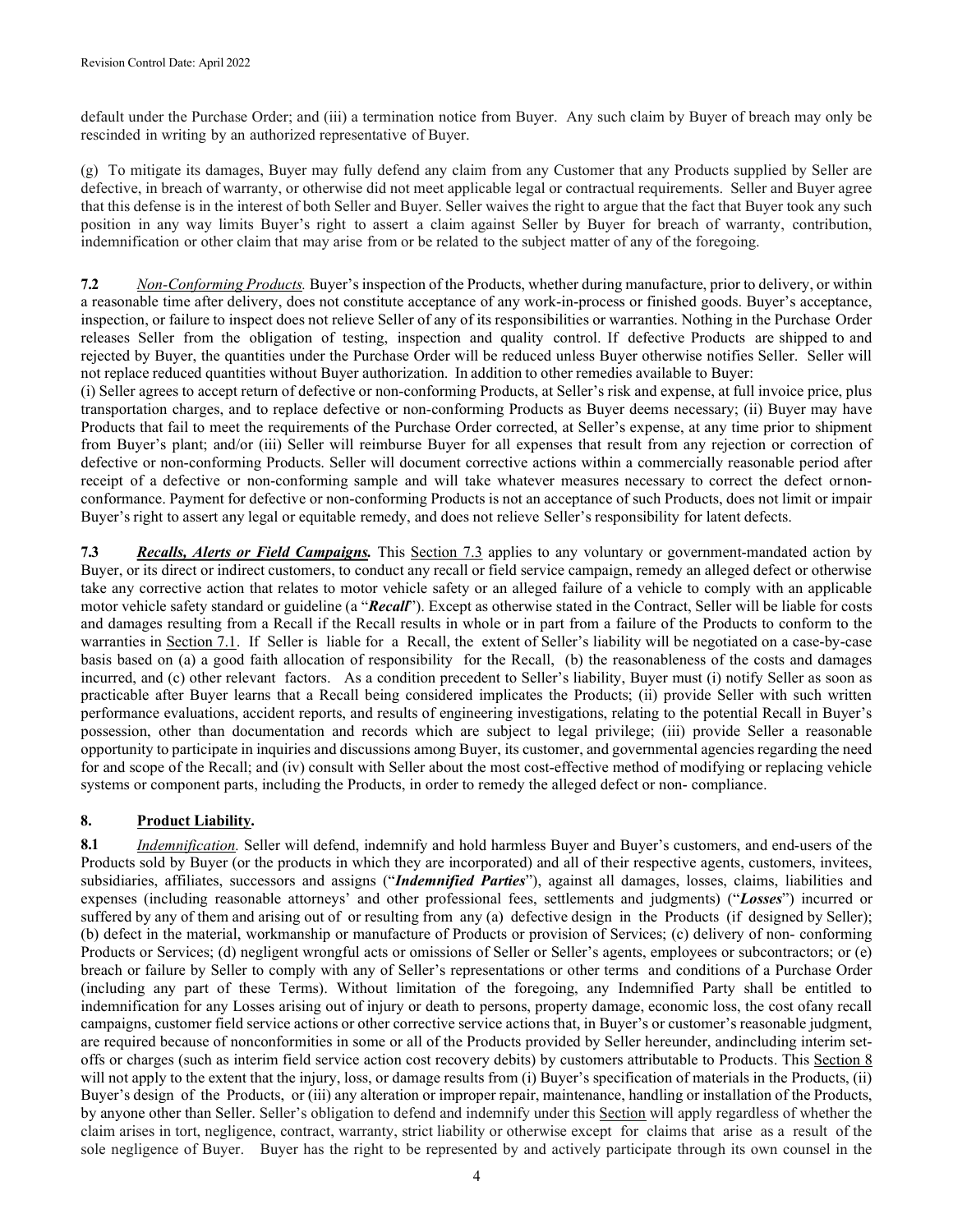defense and resolution of any indemnification matters, at Seller's expense. The indemnification obligations of Seller set forth in this Agreement, including this Section, are independent of and in addition to any insurance and warranty obligations of Seller. If Seller performs any work on Buyer's or customer's premises or utilizes the property of Buyer or customer, whether on or off Buyer's or customer's premises: (1) Seller will examine the premises to determine whether they are safe for the requested work and will advise Buyer promptly of any situation it deems to be unsafe; (2) Seller's employees, contractors, and agents will comply with all laws and regulations that apply to the premises and may be removed from Buyer's premises at Buyer's discretion; (3) Seller's employees, contractors, and agents will not possess, use, sell, transfer or be under the influence of alcohol or unauthorized, illegal, or controlled drugs or substances on the premises; and (4) Seller will indemnify and hold Buyer and customer, and their respective agents, successors and assigns, harmless from and against any liability, claims, demands or expenses (including reasonable attorneys' and other professional fees, settlements and judgments) for damages to the property of or personal injuries (including death) to Buyer, customers, their respective employees or agents, or any other person or entity to the extent arising from or in connection with Seller's work on the premises or Seller's use of Buyer's or customer's property, except for any liability, claim or demand arising out of Buyer's sole negligence.

8.2 Procedure. Buyer will notify Seller promptly after Buyer becomes aware of the basis for a claim for indemnification under this Section 8. At the request of Buyer, Seller will cooperate with Buyer to determine the root cause of a defect in or failure of the Products (and related systems and components). Seller may examine and test all available Products and related systems and components that are subject to a third-party claim. Buyer will endeavor to include Seller in settlement discussions where indemnity has been or will be sought from Seller.

# 9. Compliance with Laws.

(a) Seller, and any Products supplied by Seller, will comply with all applicable laws, including rules, regulations, orders, conventions, ordinances and standards, including without limitation (i) in relation to the manufacture, labeling, transport, import, export, licensing, approval or certification of the Products, and (ii) laws relating to environmental matters, anti- corruption, hiring, wages, hours and conditions of employment, subcontractor selection, discrimination, occupational health or safety, and motor vehicle safety. The Purchase Order incorporates by reference all clauses required by these laws.

(b) All materials used by Seller in the Products or in their manufacture will satisfy current governmental and safety constraints on restricted, toxic and hazardous materials as well as environmental, electrical and electromagnetic considerations that apply to the country of manufacture, sale or destination.

(c) Seller agrees that all components obtained by Seller for Buyer's Products shall be obtained from sources located in known conflict-free zones, and to provide all information requested by Buyer relating to the source of such components.

# 10. **Intellectual Property Rights.**

10.1 Buyer's Intellectual Property. Buyer does not transfer to Seller any patent, trade secret, trademark, service mark, copyright, mask work, or other intellectual property right ("Intellectual Property Right") of Buyer in information, documents, or property that Buyer makes available to Seller under the Contract, other than the right to use Buyer's Intellectual Property Rights to produce and supply Products and Services to Buyer.

10.2 Seller's Intellectual Property. Except where an existing agreement states otherwise, Seller does not transfer to Buyer any Intellectual Property Rights of Seller related to the Products or Services, other than the right to incorporate Products purchased from Seller in component parts and to sell those component parts.

## 10.3 Infringement.

(a) Subject to Section 10.3(b), Seller will indemnify and defend Buyer and its customers against claims, liabilities, losses, damages, costs, and expenses, including reasonable legal fees, arising out of the actual or alleged infringement by the Products of a third-party Intellectual Property Right. If a claim under this Section 10.3 results, or is likely to result, in an injunction or other order that would prevent Seller from supplying or Buyer from using Products for their intended purpose, then upon the demand of Buyer, Seller will, at Seller's expense and Buyer's option, either (i) secure a license of the Intellectual Property Right that permits Seller to continue supplying the Products to Buyer, or (ii) modify the Products so that they become noninfringing but practically equivalent Products, or (iii) replace the Products with non-infringing but practically equivalent Products.

(b) Seller will have no liability under this Section 10.3 if and to the extent that a claim of infringement is based on (i) a Product modification made by Buyer or a third party, or (ii) a Product modification made by Seller at Buyer's request, unless Seller knows of or should have known that such modification could result in actual infringement or alleged infringement.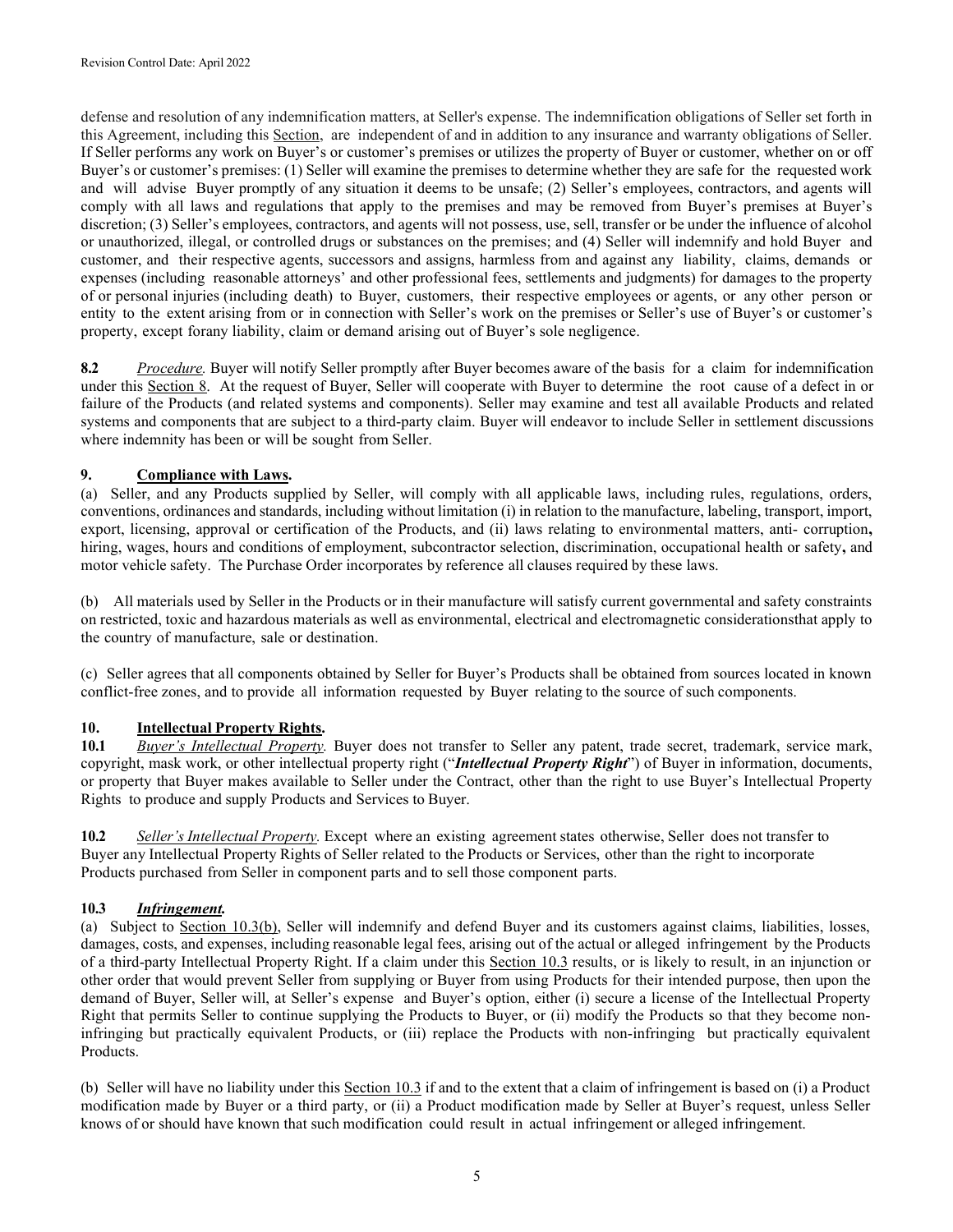## 11. Term and Termination.

11.1 Generally. Subject to Buyer's termination rights, the Contract formed by the Purchase Order is binding on the parties for the length stated in the Purchase Order or Contract.

11.2 Termination by Buyer for Convenience. Buyer may terminate the Contract, in whole or in part upon 60 days' prior written notice to Seller. Seller has no right to terminate the Contract except in the event of a Default of Buyer which is not cured prior to such termination.

11.3 Amounts Payable to Supplier. If Buyer terminates a Contract before the end of its specified term (other than for Seller's Default under Section 12 or following notice from Seller of an Excusable Event under Section 16), Buyer agrees to purchase completed Products at the Contract price and work-in-process and raw materials at Seller's actual cost, in each case to the extent consistent with Buyer's current material authorization, including the cost to store the items to be purchased and relocate production to an alternate source. Buyer will not be responsible for any capital purchased by Seller related to the Contract.

# 12. Default.

12.1 Events of Default. Time is of the essence and, subject to Section 16, either party will be in "Default" under the Contract if it (a) in the case of Seller, delays delivery or fails to deliver Products in strict accordance with the delivery schedules, and such failure is not cured within 24 hours of receipt of written notice of such delay or failure, (b) in the case of Seller, fails to remain competitive and fails to become competitive within 30 calendar days after receipt of notice from Buyer which indicates in reasonable detail those areas of performance, including but not limited to, delivery, quality, technology or pricing, which form the basis for Buyer's assertion that Seller has failed to remain competitive, (c) fails to perform any other obligation under the Contract and, if the non-performance can be cured, fails to cure the non-performance within 15 business days after written notice from the other party specifying the non-performance, (d) admits in writing its inability to pay its debts as they become due, commences a bankruptcy, insolvency, receivership, or similar proceeding, or makes a general assignment for the benefit of creditors, (e) becomes a debtor in a bankruptcy, insolvency, receivership, or similar proceeding commenced by a third party that is not dismissed within 30 days after commencement, or (f) fails to provide adequate assurance of performance under the Contract within 3 business days after written demand by the other party.

## 12.2 Remedies.

(a) Subject to Sections 7 and 8 (which provide the exclusive remedies for breach of warranty, Recalls, and products liability) and to the limitations in this Section 12.2, either party may exercise the remedies provided in this Section 12.2, which are cumulative and are in addition to all other rights and remedies available elsewhere in the Contract or by law.

(b) Upon the occurrence of a Default and while that Default is continuing, the non-defaulting party may terminate the Contract by notice to the defaulting party. If Seller is in Default, Buyer's damages will include the reasonable costs actually incurred to relocate the work to an alternate source, and Buyer may purchase from Seller completed Products at the Contract price and work-in-process and raw materials at Seller's actual cost, and Seller shall be required to provide the transition services set forth in Section 13, at no cost to Buyer. If Buyer is in Default, Seller's damages will be limited to the Contract price for completed Products and Services and the actual cost of work-in-process and raw materials authorized by Releases (which will become Buyer's property upon payment in full).

## (c) EXCEPT AS OTHERWISE EXPRESSLY AUTHORIZED IN THE CONTRACT, ALL IN-DIRECT, SPECIAL, CONSEQUENTIAL (INCLUDING LOST PROFITS OR MARKET SHARE OR DAMAGE TO BRAND VALUE), INCIDENTAL, PUNITIVE, AND EXEMPLARY DAMAGES, INCURRED BY SELLER, WHETHER OR NOT FORESEEABLE, ARE EXCLUDED UNDER THESE TERMS TO THE EXTENT PERMITTED BY APPLICABLE LAW.

# 13. Transition of Supply.

In connection with Buyer's termination or non-renewal of the Purchase Order, or Buyer's other decision to source the Products and/or the Services from any alternate supplier(s), Seller will cooperate with Buyer in the transition of the supply of Products and/or Services, including continuing the production and delivery of all Products and Services as ordered by Buyer, at the prices and other terms stated in the Purchase Order, without premium or other condition, during the entire period reasonably needed by Buyer to complete the transition to alternate supplier(s), such that Seller's action or inaction causes no interruption in Buyer's ability to obtain the Products and/or Services as needed.

## 14. Confidential Information.

Trade secrets, specifications, drawings, notes, instructions, engineering data and analyses, compositions of matter, financial data, and other technical and business data which are supplied or disclosed by Buyer or Seller in connection with the Contract, in each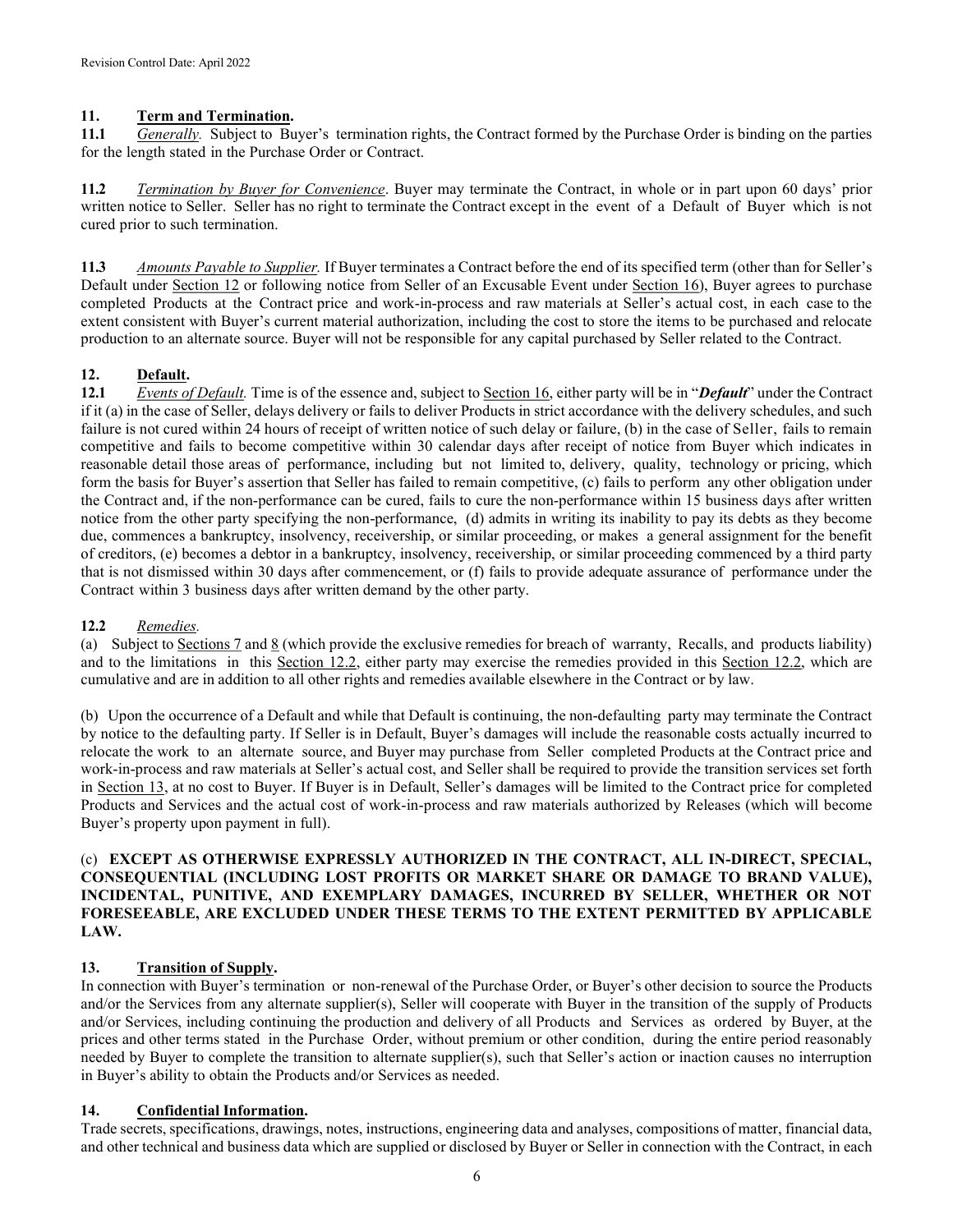case that are marked or otherwise identified as confidential or where their confidential nature is apparent at the time of disclosure ("Confidential Information"), will be deemed confidential and proprietary to, and remain the sole property of, the disclosing party. The receiving party may not disclose Confidential Information or use Confidential Information for any purpose other than as contemplated under the Contract without, in each case, the prior written consent of the disclosing party. Confidential Information will not include information that (a) is or becomes generally available to the public other than as a result of a violation of this Section 14 by the receiving party, (b) was obtained by the receiving party on a non-confidential basis from a third party who had the apparent right to disclose it, (c) is known or independently developed by the receiving party prior to disclosure, or (d) is legally required to be disclosed. Buyer and Seller will each use the same degree of careto safeguard Confidential Information that it uses to protect its own confidential information from unauthorized access or disclosure (but not less than a reasonable degree of care). Upon request by the disclosing party, the receiving party will promptly return or destroy the original and all copies of Confidential Information received. Upon request of Buyer, Seller will be required to sign a separate non-disclosure agreement.

## 15. Assignment and Subcontracting.

Seller may not assign or subcontract its duties or responsibilities under the Contract without the prior written consent of Buyer, which will not be unreasonably withheld or delayed. Unless otherwise stated in the consent, any assignment or subcontracting by Seller, even with the required consent, will not relieve Seller of its duties or obligations under the Contract or its responsibility for non-performance or Default by its assignee or subcontractor. Any attempt to assign or subcontract without Buyer's prior written consent shall be null and void. Buyer may assign its rights and obligations hereunder upon written notice to Seller.

# 16. Excusable Non-Performance.

A delay or failure by either party to perform its obligations under the Contract will be excused, and will not constitute a Default, only if caused by an Excusable Event. An "Excusable Event" is a cause or event beyond the reasonable control of a party that is not attributable to its fault or negligence and includes fire, flood, earthquake, and other extreme natural events, acts of God, riots, civil disorders, and war or acts of terrorism whether or not declared as such by a government. Notwithstanding the forgoing, labor problems or other issues involving Seller's employees or its suppliers' employees, availability of raw materials, component parts, changes in costs of materials, labor or other costs of Seller, or any other changes in commercial markets, commercial environment, the economy or other commercial factors generally shall not constitute an Excusable Event. In each case, the failure to perform must be beyond the reasonable control, and not attributable to the fault or negligence, of the party claiming the Excusable Event. The party unable to perform must give notice of the non-performance (including its anticipated duration) to the other party promptly after becoming aware that it has occurred or is reasonably likely to occur, followed by prompt notices of any material changes in the facts relative to its ability to perform and/or the anticipated duration of the nonperformance. Seller and Buyer shall share information, confer, seek agreement and otherwise act cooperatively to avoid or mitigate the effects of the potential or actual excused non- performance. If Seller is unable to perform for any reason, Buyer may purchase Products and Services from other sources and reduce its purchases from Seller accordingly without liability to Seller or Buyer. Within 3 business days after written request by the other party, the non-performing party will provide adequate assurances that the non-performance will not exceed7 calendar days. If the non-performing party does not provide those assurances, or if the non-performance exceeds 7 calendar days, the other party may terminate the Contract by notice given to the non-performing party before performance resumes.

## 17. Labor Contracts.

Seller will notify Buyer of the current labor contract's expiration date at least 6 months before the expiration of any such contract that has not been extended or replaced. Buyer may thereafter at Buyer's sole discretion direct Seller in writing to manufacture up to 90 days of additional inventory of Products, specifying the quantities of Products required and any packaging and storage requirements. Seller will comply with Buyer's written directions prior to expiration of the current labor contract and until the current labor contract has been extended or a new contract completed. By authorizing the additional inventory, Buyer commits to buy the entire quantity of conforming Products requested and produced. Seller is responsible for carrying costs and any additional costs of manufacture. Nothing in this Section shall be construed to relieve Seller of its obligations to supply Products under the Contract.

## 18. Customs.

Transferable credits or benefits associated with Products purchased, including trade credits, export credits, or rights to the refund of duties, taxes, or fees, belong to Buyer unless otherwise prohibited by applicable law. Seller will provide Buyer with all information and records relating to the Products necessary for Buyer to (a) receive these benefits, credits, and rights, (b) fulfill any customs obligations, origin marking or labeling requirements, and certification or local content reporting requirements, (c) claim preferential duty treatment under applicable trade preference regimes, and (d) participate in any duty deferral or free trade zone programs of the country of import. Seller will obtain all export licenses and authorizations and pay all export taxes, duties, and fees unless otherwise stated in the Contract, in which case Seller will provide all information and records necessary to enable Buyer to obtain those export licenses or authorizations. Specific details will be defined and listed in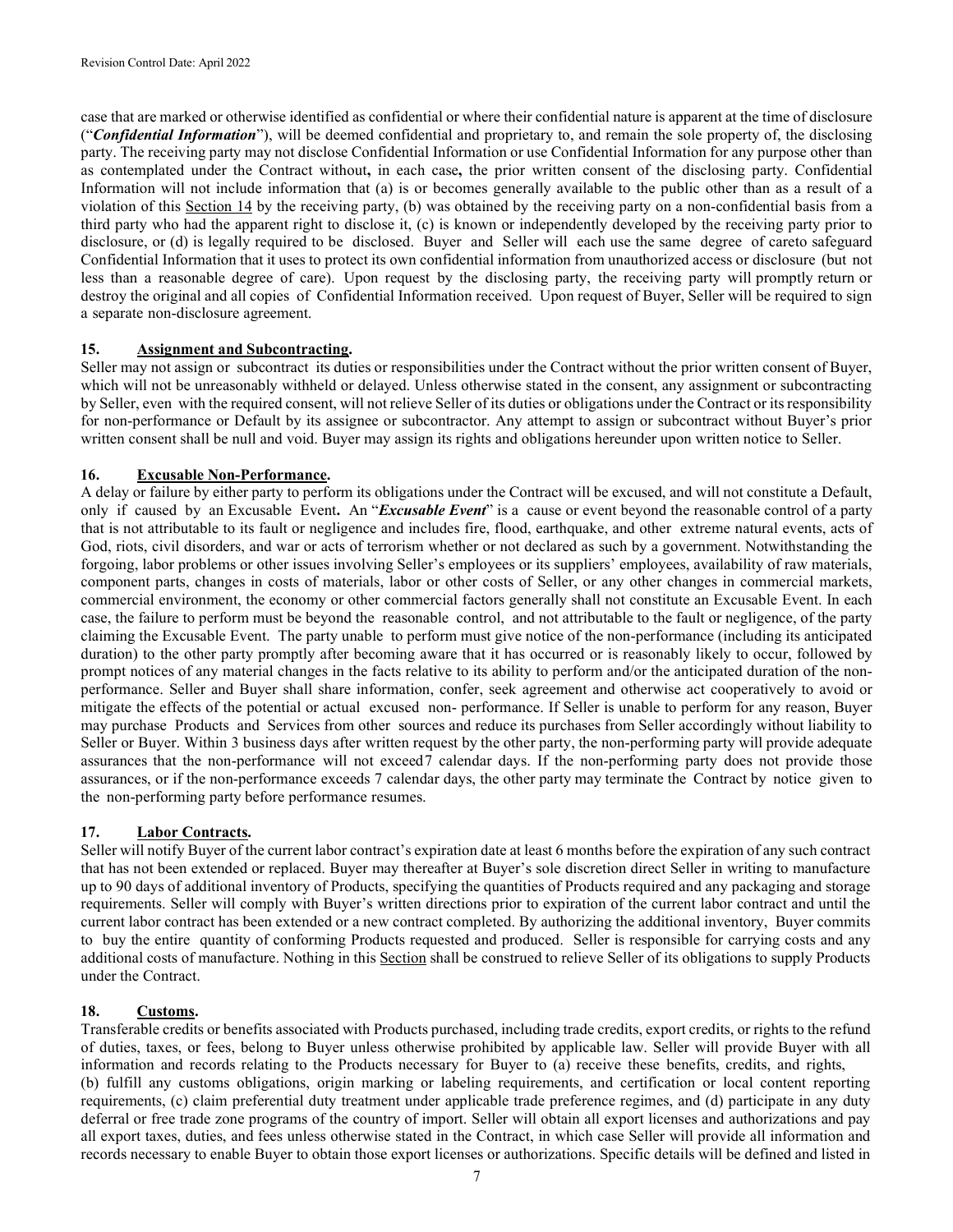the Contract using International Commercial Terms (INCOTERMS) as identified by the International Chamber of Commerce 2010 revisions, referred to herein as "Incoterms 2010," and include the specific "Named Place" where needed.

## 19. Insurance.

Prior to commencing work on Buyer's premises or utilizing Buyer's property, Seller will maintain and upon request furnish to Buyer a certificate evidencing (a) general liability insurance with coverage limits reasonably acceptable to Buyer and naming Buyer as an additional insured, (b) all risk property perils insurance covering the full replacement value of Buyer's property while in Seller's care, custody, or control and naming Buyer as loss payee, (c) product liability insurance, and (d) worker's compensation insurance as required by applicable law. The existence of insurance does not release Seller of its obligations or liabilities under a Purchase Order.

# 20. Dispute Resolution.

Buyer and Seller will first endeavor to resolve through good- faith negotiations any dispute arising under the Contract. If a dispute cannot be resolved through good-faith negotiations within a reasonable time, either party may pursue any available legal action as it determines appropriate. Nothing contained herein shall act to prohibit, impair or delay Buyer undertaking any legal action to seek immediate injunctive relief as may be available to Buyer.

# 21. Miscellaneous.

21.1 *Advertising*. During and after the term of the Contract, Seller will not advertise or otherwise disclose its relationship with Buyer or Buyer's customers without Buyer's prior written consent, except as may be required to perform the Contract or as required by law.

21.2 Audit Rights. Seller will maintain records as necessary to support amounts charged to Buyer under the Contract in accordance with Seller's document retention policies. Buyer and its representatives may audit Seller's records of transactions completed prior to the audit date, to the extent needed to verify the quantities shipped and that the prices charged match the Contract prices. Any audit will be conducted at Buyer's expense (but will be reimbursed by Seller if the audit uncovers material errors in the amounts charged), at reasonable times, and at Seller's usual place of business.

21.3 Electronic Communication. If Buyer specifies a method of electronic communication in its request for quotation and confirms such specification in the Contract, Seller will comply with such method of electronic communication, which may include requirements for electronic funds transfer, purchase order transmission, electronic signature, and communication.

21.4 Relationship of the Parties. Buyer and Seller are independent contractors, and nothing in the Contract makes either party the agent or legal representative of the other party for any purpose. Neither party has authority to assume or to create any obligation on behalf of the other party.

21.5 Waiver. The failure of either party to enforce any right or remedy provided in the Contract or by law on a particular occasion will not be deemed a waiver of that right or remedy on a subsequent occasion or a waiver of any other right or remedy. No waiver by Buyer of any breach of these Terms by Seller shall be effective unless in writing. The terms, limitations, conditions, and rights of Buyer may be enforced by Buyer, at any time, in whole or in part.

## 21.6 Entire Agreement.

(a) The Contract constitutes the entire agreement between Seller and Buyer with respect to its subject matter, and supersedes all prior oral and written representations and agreements by the parties with respect to the subject matter of the Contract. Except as authorized in Section 1, no subsequent terms, conditions, understandings, or agreements purporting to modify the terms of the Contract will be binding unless in writing and signed by both parties.

(b) New purchase orders and purchase order revisions/amendments, once accepted by Seller as provided in Section 1.1, will be governed by the Terms (as may be revised from time to time) that are posted on Buyer's website at: www.kenona.net ("Buyer's Website"), as of the date of acceptance.

(c) Buyer's Website may also contain specific additional requirements for certain items covered by the Purchase Order, including labeling, packaging, shipping, delivery and quality specifications, procedures, directions and/or instructions. Any such requirements shall be deemed to form part of the Contract. Buyer may periodically update such requirements by posting revisions thereto on Buyer's Website. In the event of any inconsistency between the Contract and Buyer's Website, the terms of the Contract shall prevail, unless the requirements specified on Buyer's Website expressly provide otherwise.

21.7 Severability. If any clause or provision in these Terms is held in violation of applicable law, these Terms shall be interpreted as if such clause or provision is in full force and in effect to the extent legally permitted or, if such clause or provision